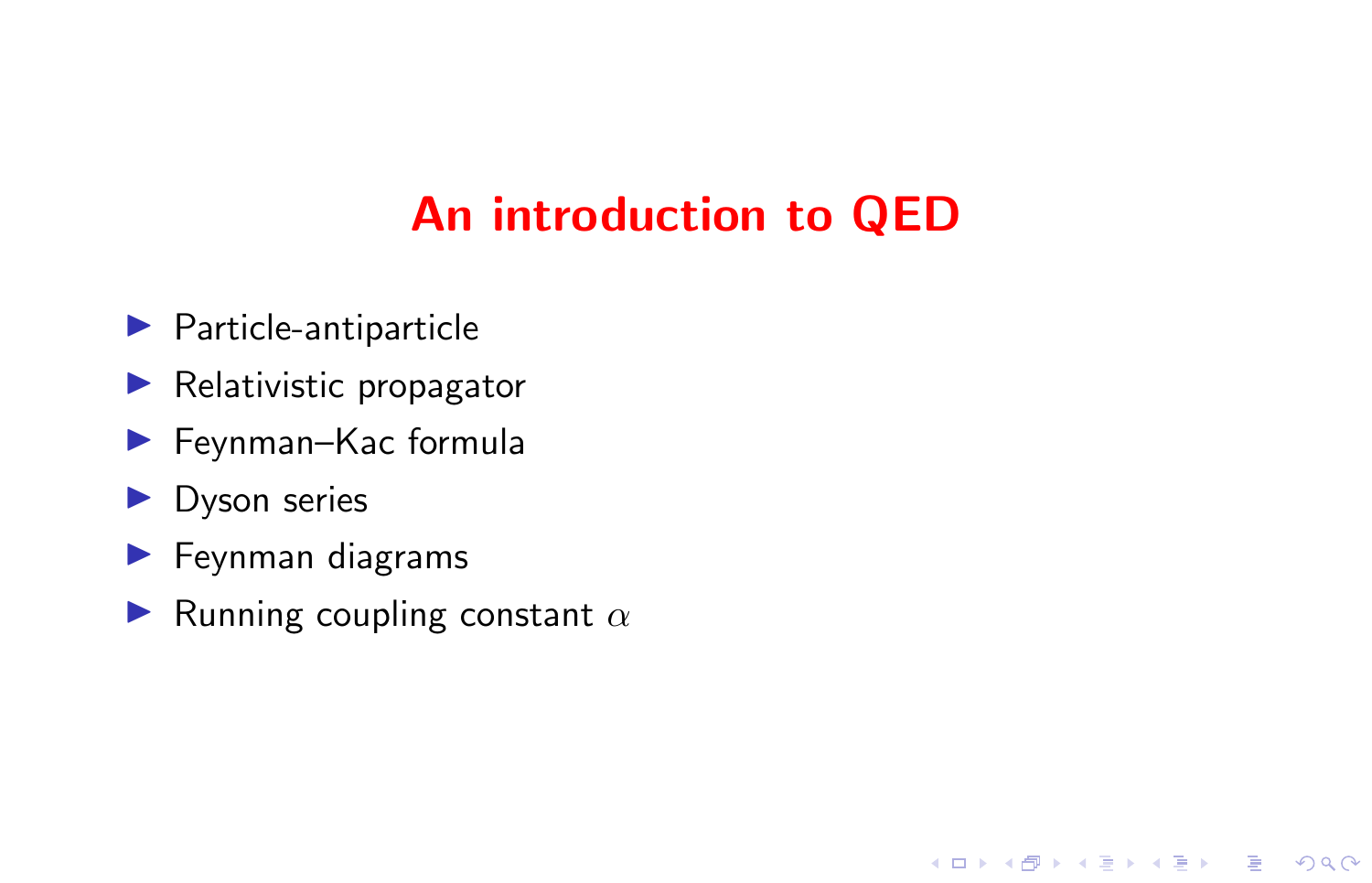The Dirac equation (a contemporary point of view)

Let  $\psi \in \mathbb{C}(\mathbb{R}^4)$ . The Klein–Gordon equation is

$$
\partial^2 \psi = m^2 \psi \qquad \qquad \partial^2 = -\partial_0^2 + \nabla^2
$$

The current  $J = i(\psi \partial \psi^* - \psi^* \partial \psi)$  is conserved, i.e.  $\partial J = 0$ 

In 1928 Dirac obtained a decomposition using the Pauli matrices

$$
i(\partial_0 + \sigma_i \partial_i)u = mv
$$
  

$$
i(\partial_0 - \sigma_i \partial_i)v = mu
$$

KELK KØLK VELKEN EL 1990

 $v$  is the mirror image of  $u$ , in the sense  $x_i \mapsto -x_i$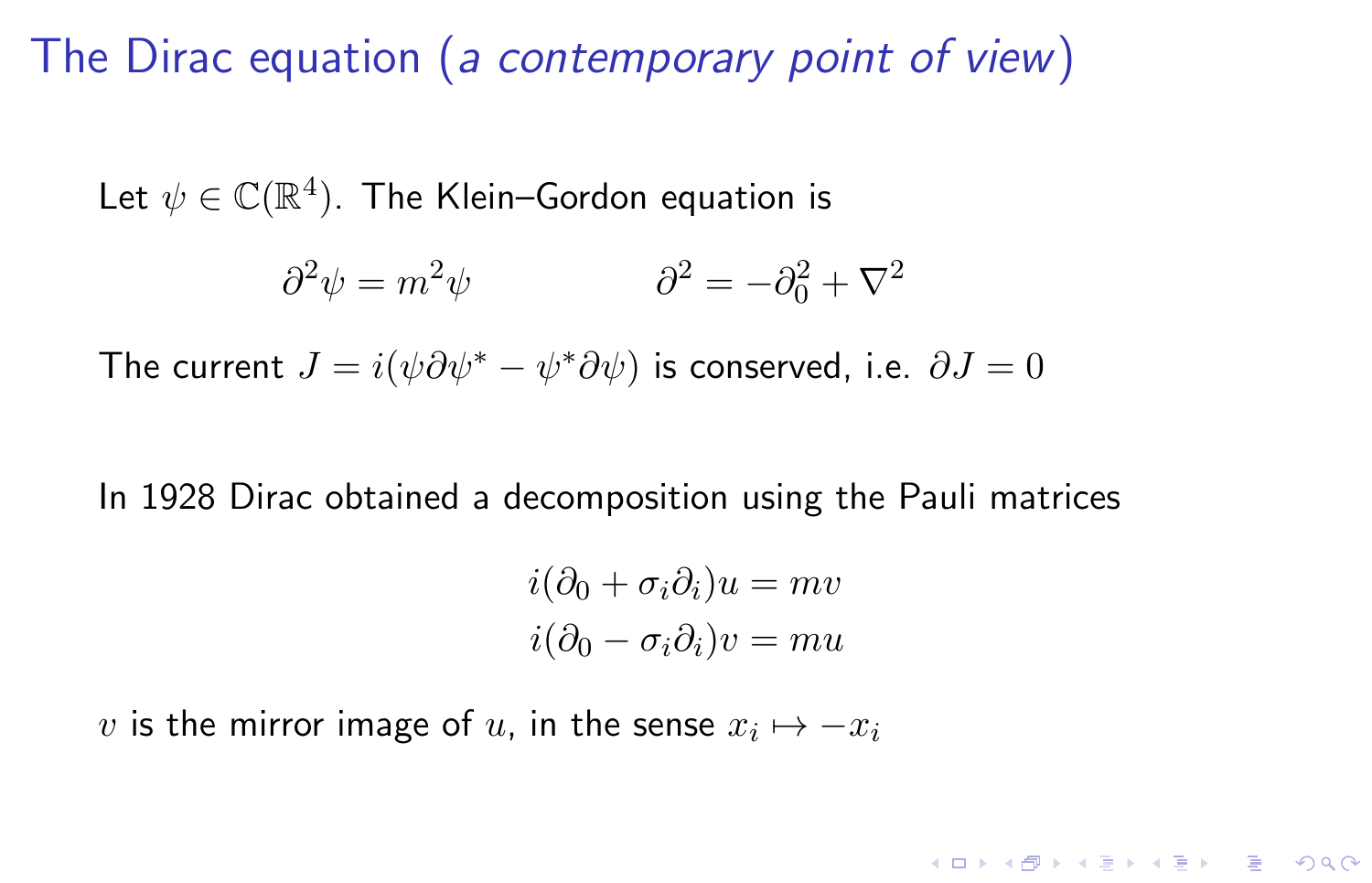# Irreducible representation of  $SO^+(1,3) = SL(2,\mathbb{C})/\mathbb{Z}_2$

 $E = i\sigma_2$  is the metric on the linear space of two-component spinors,  $\Lambda$  is a  $2 \times 2$  complex matrix, s.t.  $\det \Lambda = 1$ . Then  $\xi^{\nu} E_{\nu \mu} \eta^{\mu} = \det ||\xi \eta||$  is invariant under the transformation  $\xi' = \Lambda \xi$ ,  $\eta' = \Lambda \eta$ 

$$
\|\xi\eta\| = \begin{pmatrix} \xi_1 & \eta_1 \\ \xi_2 & \eta_2 \end{pmatrix} \qquad \det \|\xi'\eta'\| = \det(\Lambda \|\xi\eta\|) = \det \Lambda \det \|\xi\eta\|
$$

In the space of  $2 \times 2$  anti-hermitian matrices  $M^{\lambda\mu}$ 

$$
M = i \begin{pmatrix} x^0 + x^3 & x^1 - ix^2 \\ x^1 + ix^2 & x^0 - x^3 \end{pmatrix} = i(x^0 + x^i \sigma_i)
$$

the transformation  $M \to \Lambda M \Lambda^+$  furnishes an irreducible representation of the proper orthochronous Lorentz group,  $\det M = x^\mu g_{\mu\nu}x^\nu$ . Here  $x^\mu$  is a contravariant vector in Minkowski space,  $g_{\mu\nu} = (-1, 1, 1, 1)$ .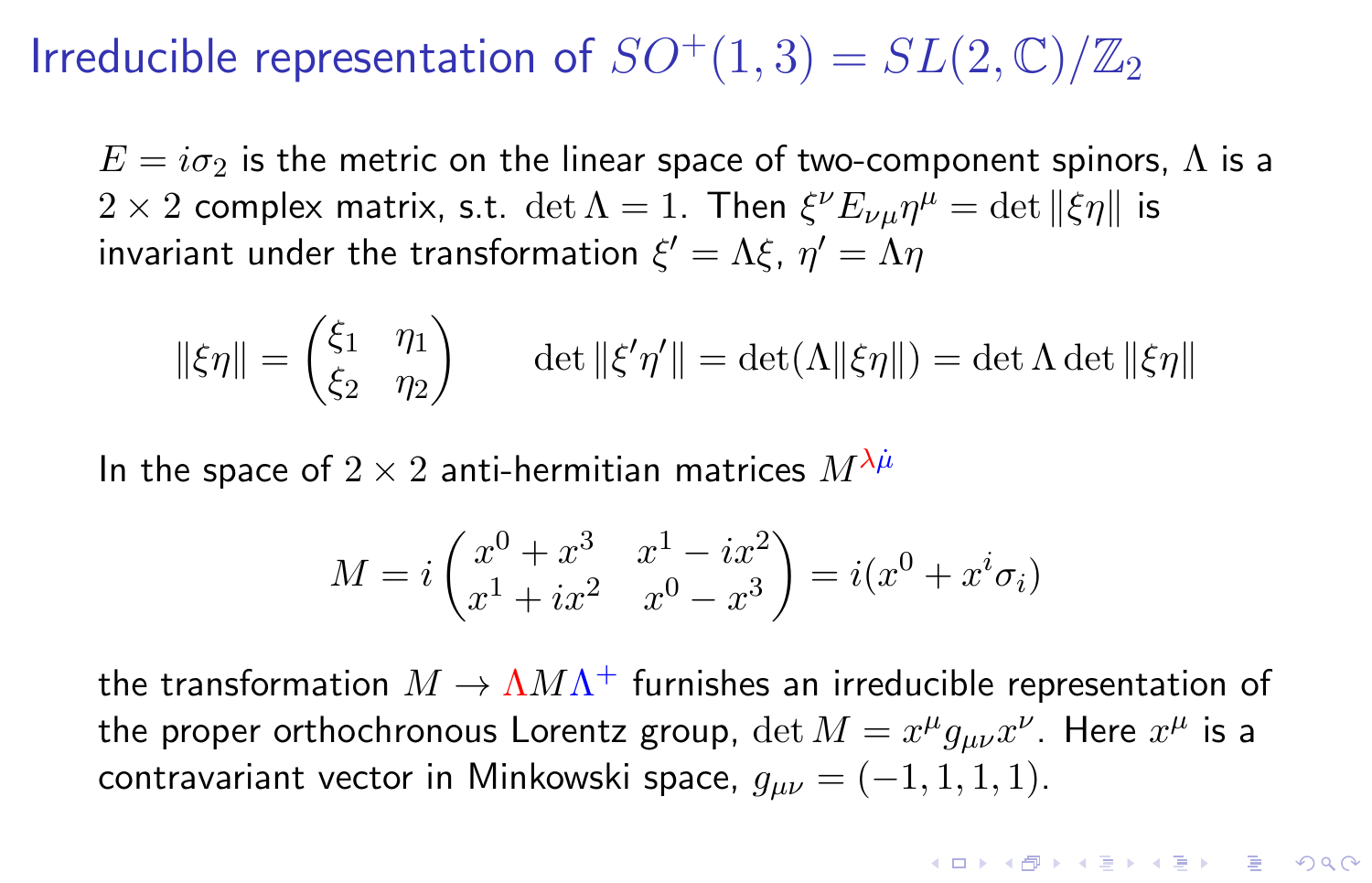#### Particle-antiparticle

$$
i\partial_{\dot{\mu}\lambda}u^{\lambda} - mv_{\dot{\mu}} = 0 \qquad \qquad i\partial^{\lambda\dot{\mu}}v_{\dot{\mu}} - mu^{\lambda} = 0 \qquad (1)
$$

Let  $w^{\mu} = v^{*\mu}$ .  $U(1)$  gauge invariant equations:

 $i(\partial_{\mu\lambda} - ieA_{\mu\lambda})u^{\lambda} - mw_{\mu}^* = 0$   $i(\partial_{\mu\lambda} + ieA_{\mu\lambda})w^{\lambda} - mu_{\mu}^* = 0$ 

Put  $A = 0$  and  $u_t = e^{-iEt}u_0$ 

$$
(u_t, w_t) = \begin{cases} (e^{-i\omega t} u_0^{(+)}, e^{+i\omega t} w_0^{(+)}) & E > 0 \\ (e^{+i\omega t} u_0^{(-)}, e^{-i\omega t} w_0^{(-)}) & E < 0 \end{cases} \quad (1) \quad \omega = |E|
$$

Furthermore put  $b_{\dot \mu} = u^*_{\dot \mu}$ 

$$
i\partial_{\dot{\mu}\lambda}w^{\lambda} - mb_{\dot{\mu}} = 0 \qquad \qquad i\partial^{\lambda\dot{\mu}}b_{\dot{\mu}} - mw^{\lambda} = 0 \qquad (2)
$$

Since  $v$  is the charge conjugate of  $w$  it is natural to identify  $u$  and  $v$  with the chiral components of the particle  $\psi=(u^\lambda,v_{\dot{\mu}})$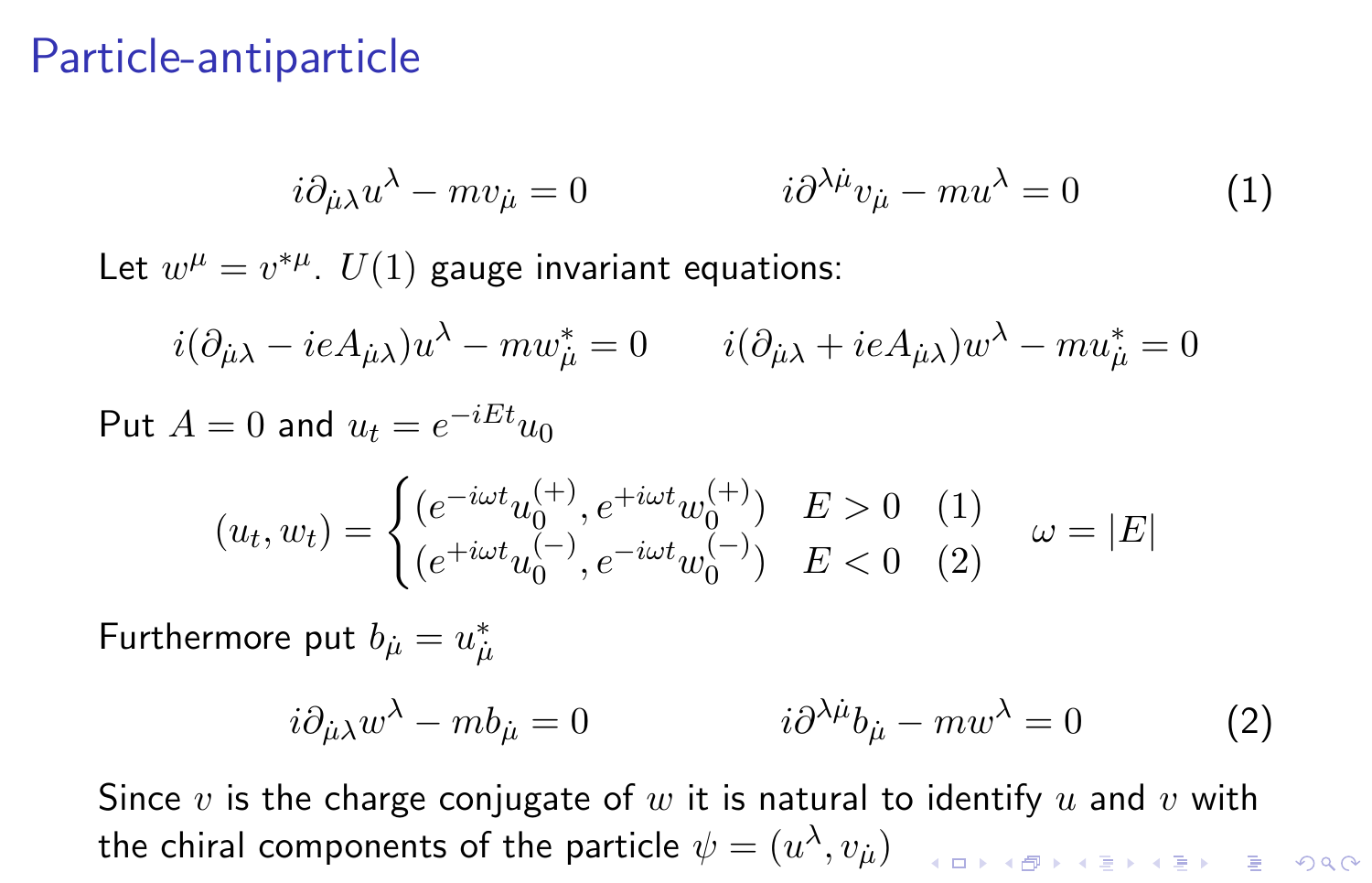# The Feynman propagator



For a virtual particle evolution of state during a time interval  $\delta t = t_2 - t_1$  is

$$
\phi = \begin{cases}\n e^{-iE\delta t} \phi_1 & \delta t > 0, \quad E > 0 \quad (a) \\
-e^{-i(-E)|\delta t|} \phi_2 & \delta t < 0, \quad E < 0 \quad (b)\n\end{cases}
$$

The case  $\delta t < 0$  corresponds to the propagation  $\phi_2 \rightarrow \phi_1$  of the antiparticle with a positive energy  $-E$ .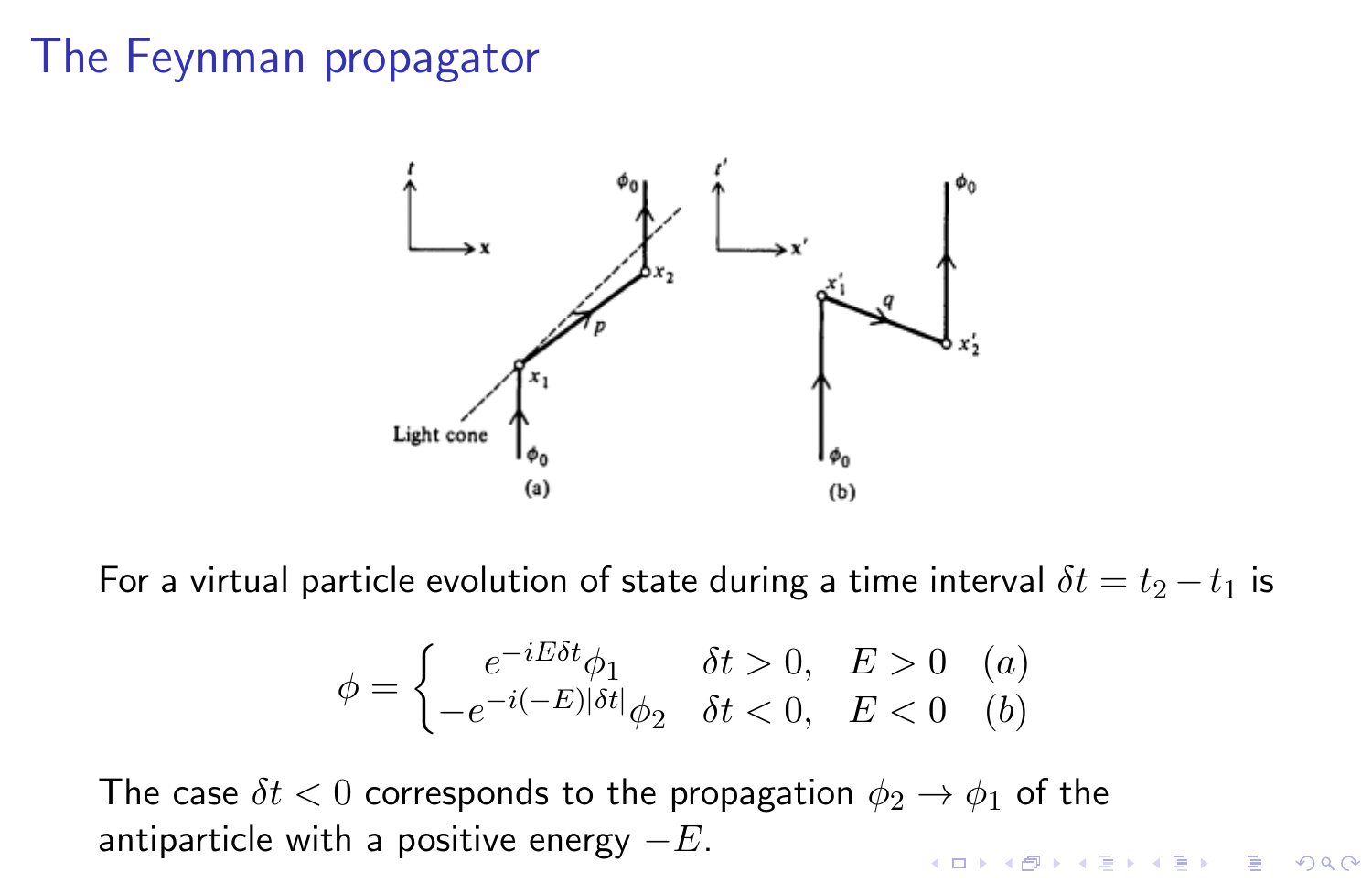#### Feynman–Kac formula

The Feynman propagator in Minkowski space:

$$
-i\Delta_F(x,y) = \theta(x^0 - y^0)P_+ - \theta(y^0 - x^0)P_-
$$

Green's function of the Dirac equation:

$$
(\partial \!\!\! /+m)S = \delta^4 \qquad \quad S = \Delta_F \beta \qquad \quad \beta = i\gamma^0 \qquad \quad \partial \!\!\! / = \gamma^\mu \partial_\mu
$$

For  $t > 0$  we go into Euclidean space  $t \mapsto -it$ , 2n-point correlator:

$$
\langle \psi_{x_1} \dots \psi_{x_n} \bar{\psi}_{y_1} \dots \bar{\psi}_{y_n} \rangle = \int_{\mathcal{D}\bar{\psi} \mathcal{D}\psi} \psi_{x_1} \dots \psi_{x_n} \bar{\psi}_{y_1} \dots \bar{\psi}_{y_n} e^{-\int_{z} \bar{\psi}_z S^{-1} \psi_z} \nS_{xy} = \langle \psi_x \bar{\psi}_y \rangle = -\frac{\delta^2}{\delta \bar{\eta}_x \delta \eta_y} \int_{\mathcal{D}\bar{\psi} \mathcal{D}\psi} e^{-\int_{z} \bar{\psi}_z S^{-1} \psi_z + \int_{z} \bar{\eta}_z \psi_z + \int_{z} \bar{\psi}_z \eta_z} \Big|_{\substack{\eta = 0 \\ \bar{\eta} = 0}}
$$

K ロ ▶ K 個 ▶ K 할 ▶ K 할 ▶ 이 할 → 9 Q Q →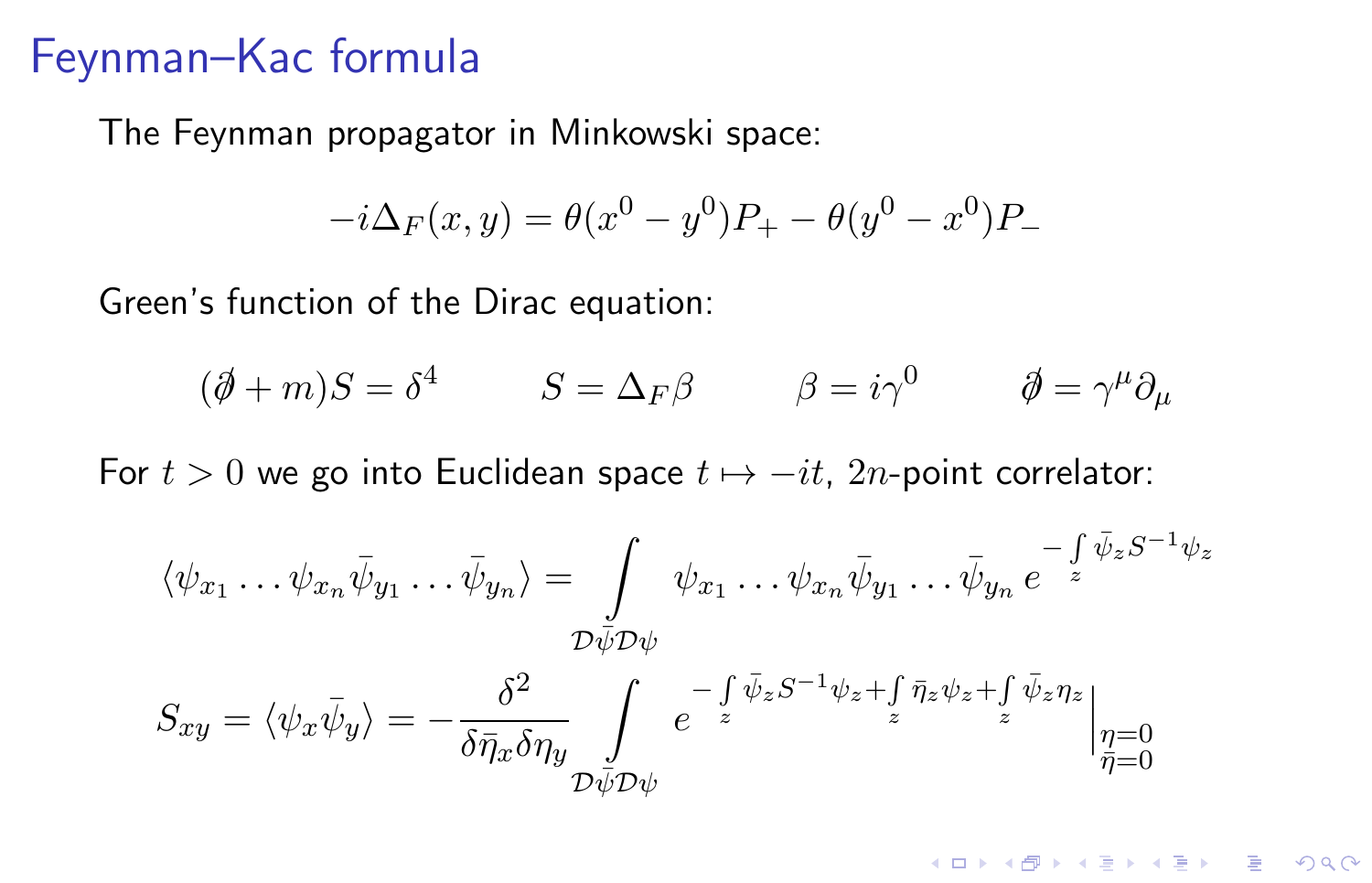### Dyson series

Put 
$$
S^{-1} = \emptyset - ieA + m
$$
 and  $C^{-1} = -\partial^2$ 

$$
Z_{\bar{\eta}\eta j} = \int_{\mathcal{D}A\mathcal{D}\bar{\psi}\mathcal{D}\psi} e^{-\frac{1}{2}\int\limits_{z} A_{z}C^{-1}A_{z} - \int\limits_{z} \bar{\psi}_{z}S^{-1}\psi_{z} + \int\limits_{z} \bar{\eta}_{z}\psi_{z} + \int\limits_{z} \bar{\psi}_{z}\eta_{z} + \int\limits_{z} j_{z}A_{z} \text{ ie } \int\limits_{z} \bar{\psi}_{z}A_{z}\psi_{z}
$$

Dressed 2-point function

$$
\langle \psi_x \bar{\psi}_y \rangle = \sum_{n=0}^{\infty} \frac{(ie)^n}{n!} \int_{z_1...z_n} \langle \psi_x \bar{\psi}_y (\bar{\psi}_{z_1} A_{z_1} \psi_{z_1}) \dots (\bar{\psi}_{z_n} A_{z_n} \psi_{z_n}) \rangle
$$

K ロ K イロ K モ K モ K モ K モ エ エ の Q Q C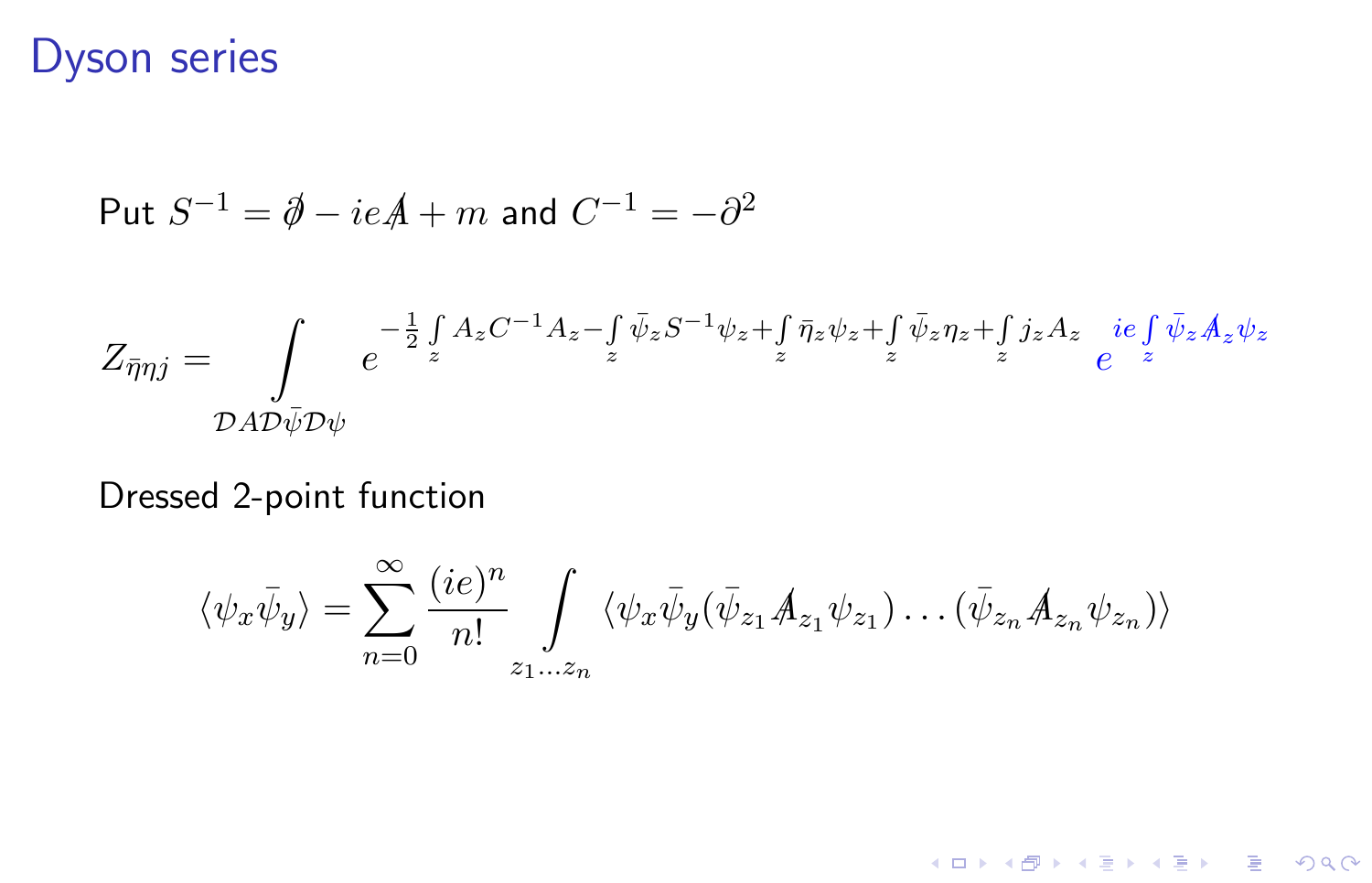### Feynman diagrams





Figure:  $\langle A_x A_y \rangle$ 



Figure:  $\langle \psi_x \bar{\psi}_y \bar{\psi}_{z_1} \mathcal{A}_{z_1} \psi_{z_1} \bar{\psi}_{z_2} \mathcal{A}_{z_2} \psi_{z_2} \rangle$ 



Figure:  $\langle \psi_x \bar{\psi}_y \bar{\psi}_{z_1} \mathcal{A}_{z_1} \psi_{z_1} \bar{\psi}_{z_2} \mathcal{A}_{z_2} \psi_{z_2} \rangle$ 

K ロ ▶ K 個 ▶ K 할 ▶ K 할 ▶ 이 할 → 9 Q Q →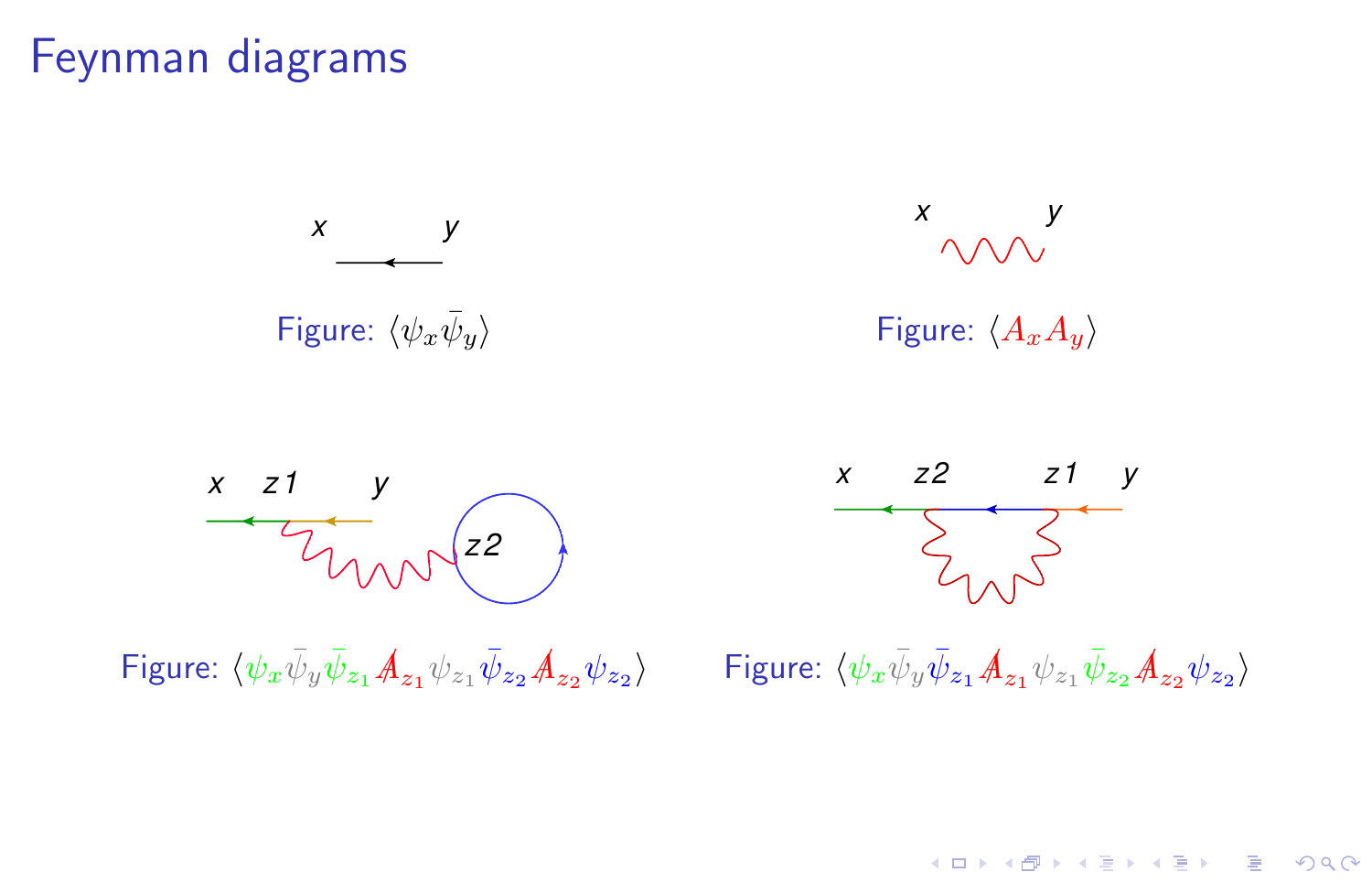Electron in a heavy atom (Large  $N$  approximation)

$$
S_{xy}^{f} = \langle \Phi_N, \psi_x \psi_y^+ \Phi_N \rangle \quad \Phi_N = \prod_{i=1}^N \psi^+(f_i) \quad f_i = \delta_t \varphi_i \quad \langle \varphi_i^+ \varphi_j \rangle = \delta_{ij}
$$
  

$$
\overline{x} \quad \overline{y} \quad \overline{x} \quad \overline{y} \quad \overline{x} \quad \overline{y} \quad \overline{y}
$$
  

$$
\overline{y} \quad \overline{y} \quad \overline{y} \quad \overline{y} \quad \overline{y} \quad \overline{y} \quad \overline{y} \quad \overline{y} \quad \overline{y} \quad \overline{y} \quad \overline{y} \quad \overline{y} \quad \overline{y} \quad \overline{y} \quad \overline{y} \quad \overline{y} \quad \overline{y} \quad \overline{z} \quad \overline{z} \quad \overline{z} \quad \overline{z} \quad \overline{z} \quad \overline{z} \quad \overline{z} \quad \overline{z} \quad \overline{z} \quad \overline{z} \quad \overline{z} \quad \overline{z} \quad \overline{z} \quad \overline{z} \quad \overline{z} \quad \overline{z} \quad \overline{z} \quad \overline{z} \quad \overline{z} \quad \overline{z} \quad \overline{z} \quad \overline{z} \quad \overline{z} \quad \overline{z} \quad \overline{z} \quad \overline{z} \quad \overline{z} \quad \overline{z} \quad \overline{z} \quad \overline{z} \quad \overline{z} \quad \overline{z} \quad \overline{z} \quad \overline{z} \quad \overline{z} \quad \overline{z} \quad \overline{z} \quad \overline{z} \quad \overline{z} \quad \overline{z} \quad \overline{z} \quad \overline{z} \quad \overline{z} \quad \overline{z} \quad \overline{z} \quad \overline{z} \quad \overline{z} \quad \overline{z} \quad \overline{z} \quad \overline{z} \quad \overline{z} \quad \overline{z} \quad \overline{z} \quad \overline{z} \quad \overline{z} \quad \overline{z} \quad \overline{z} \quad \overline{z} \quad \overline{z} \quad \
$$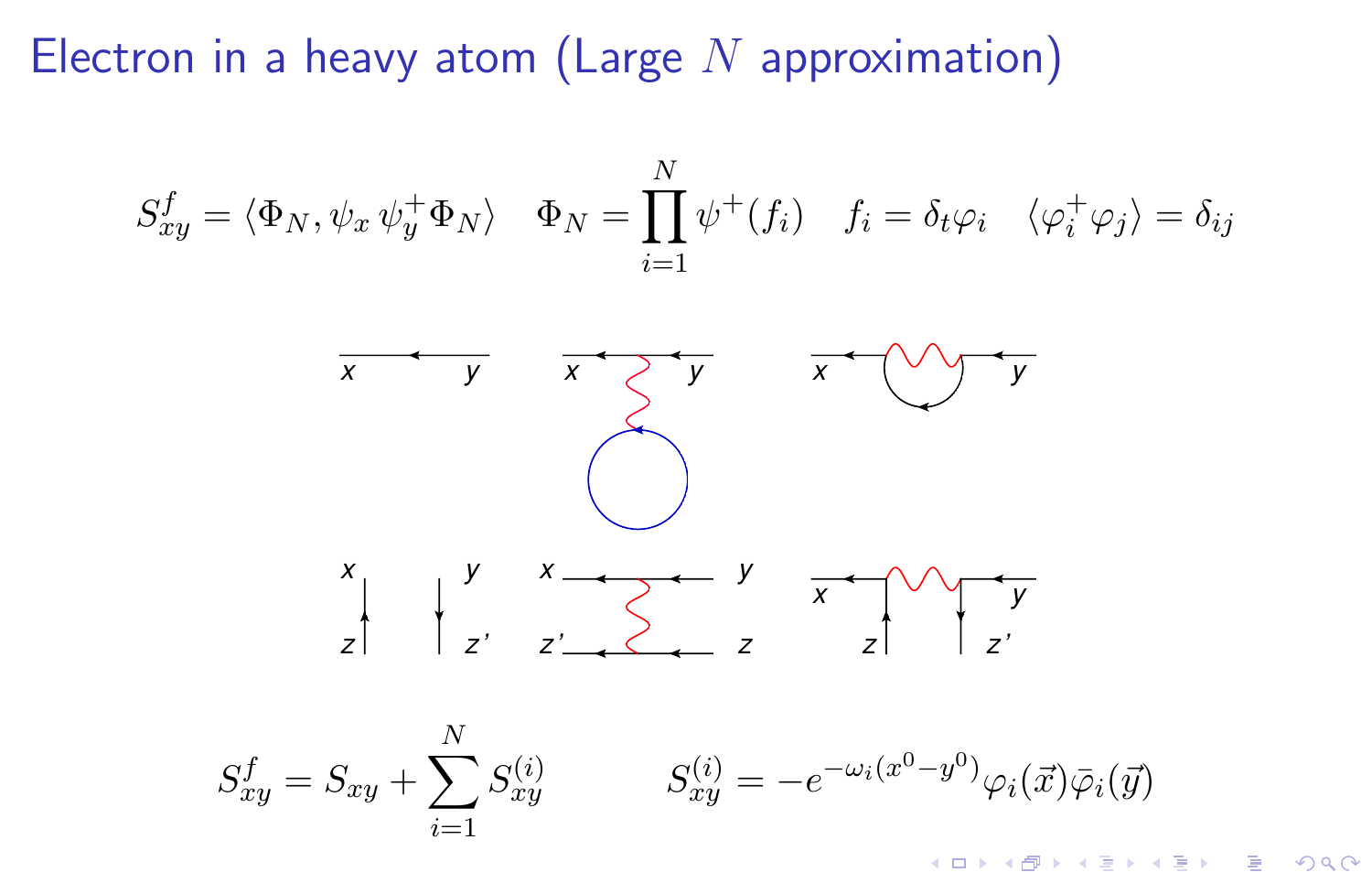#### The Hamiltonian formalism

Using the Fourier transform of the time we have

$$
(\alpha^{k}(\partial_{k} - ie\mathcal{A}_{k}) - e\mathcal{A}_{0} + \beta m - \omega)\bar{S}(\omega) = \delta^{3} \qquad \bar{S} = S\beta
$$

To calculate the resolvent  $\bar{S}$  we use the bilinear formula, i.e.

$$
H\psi_{\lambda} = \lambda \psi_{\lambda}
$$

$$
\bar{S}_{\vec{x}\vec{y}}(w) = \int d\lambda \, \frac{\psi_\lambda(\vec{x}) \psi_\lambda^+(\vec{y})}{\lambda_{\mp} - \omega} \qquad \quad \lambda_{\mp} = \begin{cases} \lambda - i\epsilon & \lambda > 0 \\ \lambda + i\epsilon & \lambda < 0 \end{cases}
$$

The position of the poles has been chosen such that  $\displaystyle{\lim_{t\to 0\pm}-iS(t)\beta=\pm P_{\pm}}$ 

$$
i\bar{S}_{\vec{x}\vec{y}}\Big|_{t=0} = i \int \frac{d\omega}{2\pi} \bar{S}_{\vec{x}\vec{y}}(\omega) = \frac{1}{2} R_1 \qquad R_1 = P_- - P_+
$$

K □ K K @ K K B K X B K G W K K K K W K W G W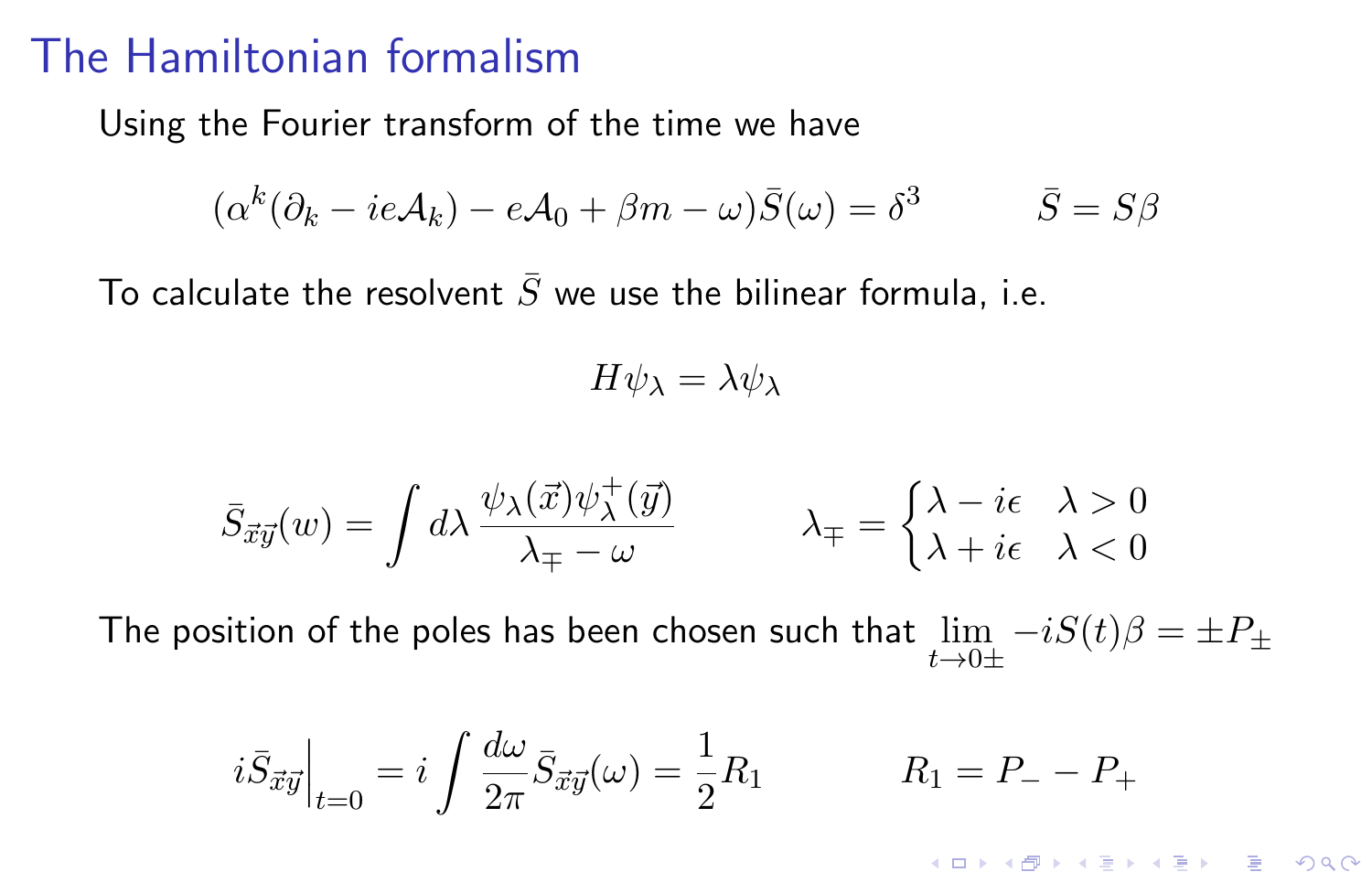#### The effective action

 ${\mathcal A}$  is a classical potential, e.g.  ${\mathcal A}=(-\frac{eZ}{r})$  $\frac{2Z}{r},0)$ 

$$
\Gamma = \int \limits_{xy \in \mathbb{R}^4} \bar{\psi}_x \left( \partial\!\!\!/-ie\mathcal{A} + m + ie\mathcal{C}\Gamma^A - \Gamma^{\bar{\psi}\psi} \right)_{xy} \psi_y
$$

We can break the Lorentz and gauge symmetries

$$
ie\mathcal{L}\Gamma^{A} = \beta \delta_{xy} \int \frac{e^{2}Tr(-iS\beta)_{\vec{z}} + e(Z_{3} - 1)\mathcal{J}_{\vec{z}}^{0}}{4\pi |\vec{x} - \vec{z}|}
$$

$$
\Gamma^{\bar{\psi}\psi} = \alpha \beta \frac{-iS_{xy}\beta}{|\vec{x} - \vec{y}|} \delta_{t} + (Z_{2} - 1)(\frac{4}{3}\gamma^{k}(\partial_{k} - ie\mathcal{A}_{k}) + 2m)\delta_{xy}
$$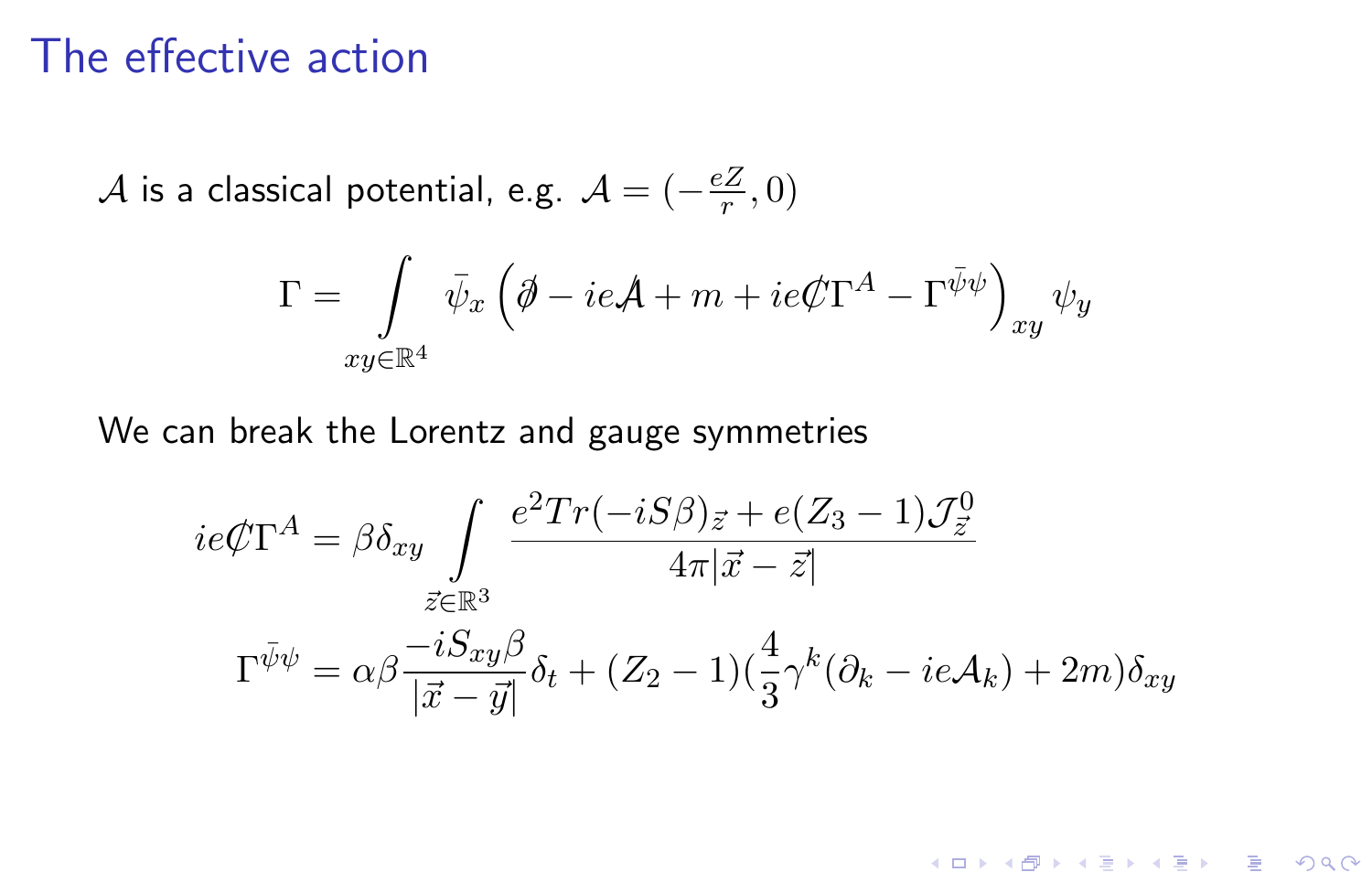# Vacuum polarization



$$
V(r) = -\frac{\alpha(r, \alpha_0)}{r} \qquad \alpha(p, \alpha_0) = \alpha_0 + \frac{\alpha_0^2}{3\pi} \log \frac{p^2}{\mu^2} + O(\alpha_0^3)
$$

イロト イ母 トイミト イミト ニヨー りんぴ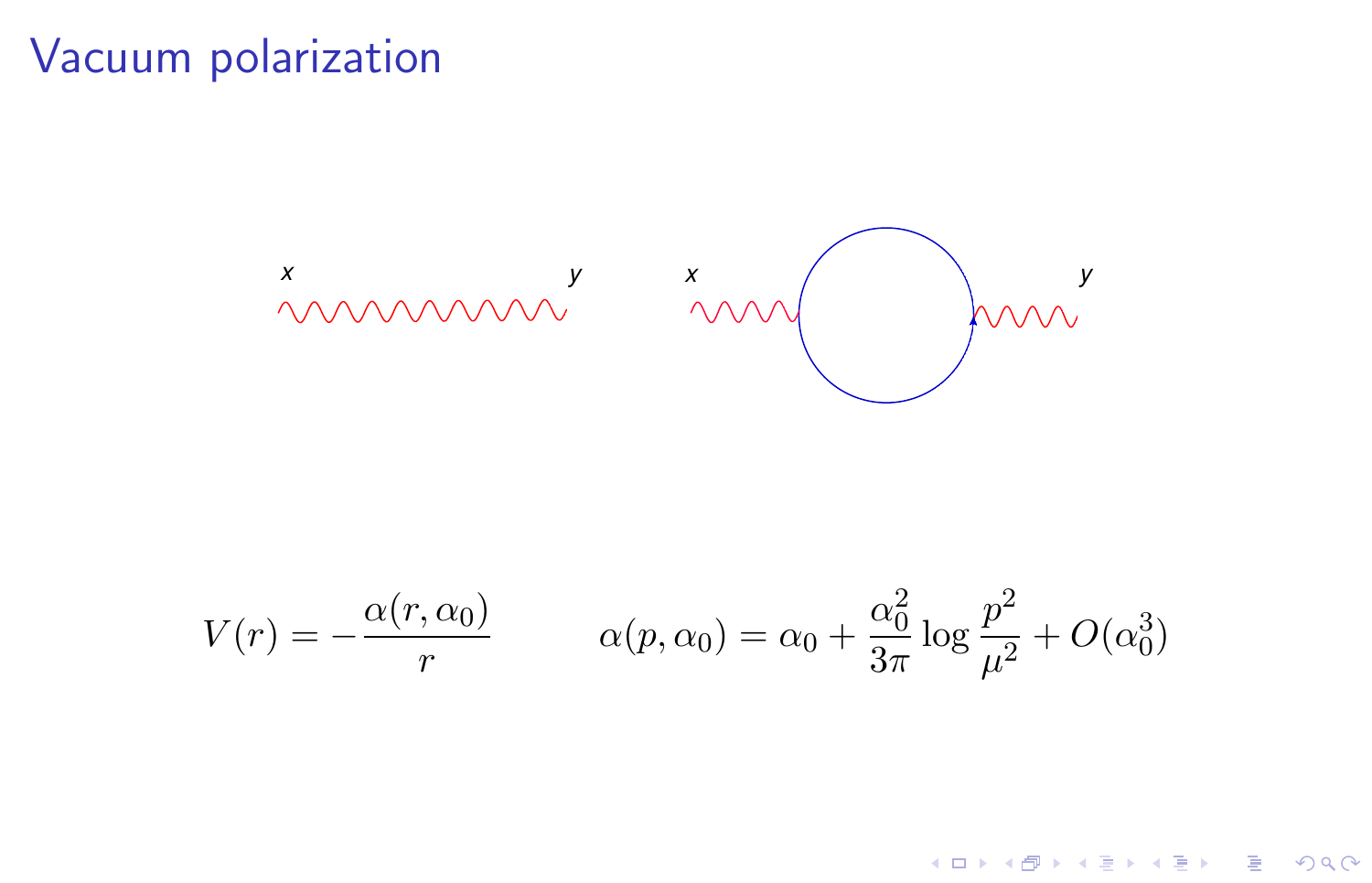### Gell–Mann and Low RG equation

For  $t>0$  let  $\mu_0^2 \mapsto \mu^2 = t \mu_0^2$ . We have a functional equation

$$
\alpha(x, \alpha_0) = \alpha(\frac{x}{t}, \alpha(t, \alpha_0)) \qquad \alpha(1, \alpha_0) = \alpha_0 \qquad x = \frac{p^2}{\mu_0^2}
$$

 $\Omega$ 

K □ K K @ K K B K X B K G W K K K K W K W G W

#### A differential form at  $t = x$

$$
\frac{\partial \alpha(x, \alpha_0)}{\partial \log x} = \left(\frac{\partial}{\partial \log x} \frac{x}{t}\right) \frac{\partial \alpha(\xi, \alpha(t, \alpha_0))}{\partial \xi}\Big|_{\substack{\xi=1 \ \xi=x}} = \beta(\alpha(x, \alpha_0))
$$

$$
\beta(\tilde{\alpha}) = \frac{\partial \alpha(\xi, \tilde{\alpha})}{\partial \xi}\Big|_{\xi=1}
$$